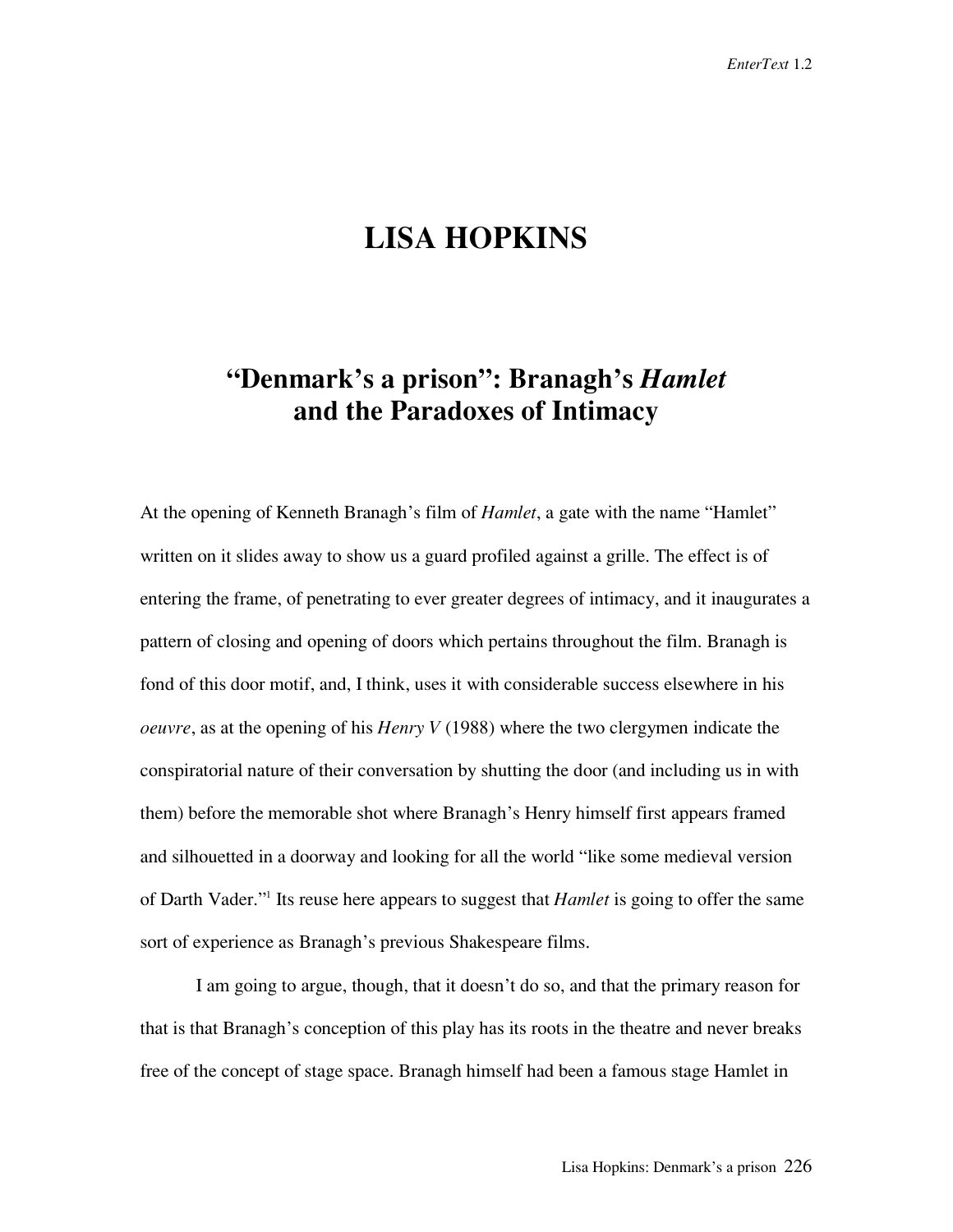the 1988 Renaissance Theatre Company production and in Adrian Noble's 1992 Royal Shakespeare Company one; moreover, when interviewed about his direction of the play on screen, his first remark was that *Hamlet* was the first play he had ever seen in the theatre, when he was fifteen,<sup>2</sup> and he has reused here the actor he saw in the role, Derek Jacobi. He has also peopled the set with two other kinds of actors. The first category is those who are famous for acting on screen, though not generally in Shakespearean roles, such as Julie Christie, Kate Winslet, Charlton Heston, and Jack Lemmon. Secondly, there are several actors in the cast who have been noted stage Hamlets of the past, including Michael Maloney (Laertes), Sir John Gielgud (Priam), and of course Jacobi (Claudius). What Branagh *hasn't* included is anyone who is famous from an association with a previous film of *Hamlet*. Nor does he allude much to any of these, or indeed much to other films (at least recent ones) at all. In *Henry V* he had signalled from the outset an allegiance to film as a medium, but in retrospect this looks more like a witty reprise of Olivier's famous opening than a genuine acknowledgement of film as an art form in its own right rather than just as a medium for the popularisation of Shakespeare. Moreover, this element of difference from Olivier serves as a reminder that in *Henry V* Branagh's closest comparator/competitor was dead, and any acknowledgement of his existence is habitually constituted through contrast and difference. In *Hamlet*, by contrast, the proliferation of greats of screen and stage, and particularly of previous, alternative Hamlets means that the predominant effect is one of doublings and of uncanny similarities. This leads, I shall suggest, to the other main problem of the film, that it does not have a secure visual, and hence emotional, focus.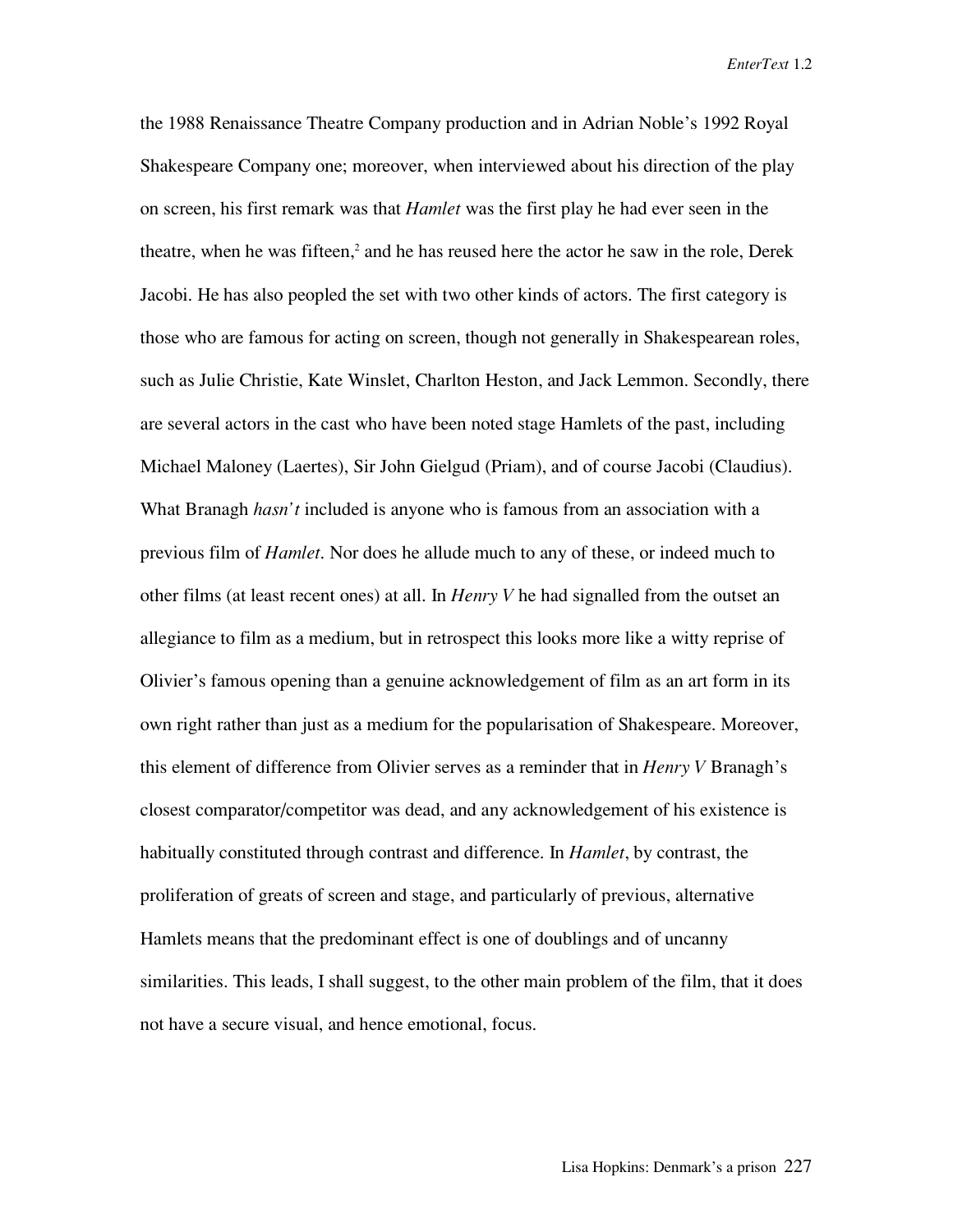In *Hamlet*, the intimacy promised by the opening door fails to materialise. Moreover, I shall argue that one of the primary factors causing the absence of interiority in the film is, paradoxically, its use of interiors. This arises in the first place because of the sheer scale of Blenheim Palace, which was chosen as the film's Elsinore, and even when a set is being used size seems to have been the primary consideration, since the first thing the movie's official website tells you about the set is that it was "the largest single set in the United Kingdom."<sup>3</sup> (Courtney Lehmann and Lisa S. Starks argue that Branagh is anxious for so big a set because his desire to avoid Oedipal overtones drives him rigorously to eschew the "womb-like set designs featured in other, explicitly psychoanalytic *Hamlet* films.")4 The problem with intimacy in this film is compounded by the fact that the door motif functions somewhat differently here than in *Henry V*. At the beginning of the earlier film, Branagh's clear signalling that this is a film studio, a constructed space, imposes a minimalist and functionalist aesthetic in which only that which contributes to the plot and mood is present: there are doors only where doors are needed. Elsinore, however, abounds in doors. We think we see a hall of mirrors, but at least some of them turn out to be doors; we think that, as in the Zeffirelli film, Hamlet is walking round a library, but he can suddenly swing back a bookcase and reveal that it conceals an entrance. He enters by one door to talk to Horatio but opens another to admit Osric. Most noticeably, at the end of the nunnery scene, Ophelia slumps across a partially opened door.

The effect is twofold. In the first place, we are aware that whatever we are shown, something else may be concealed just beyond our field of vision. This is of course a technique used to great effect in horror films, but *Hamlet* is not a horror film; here the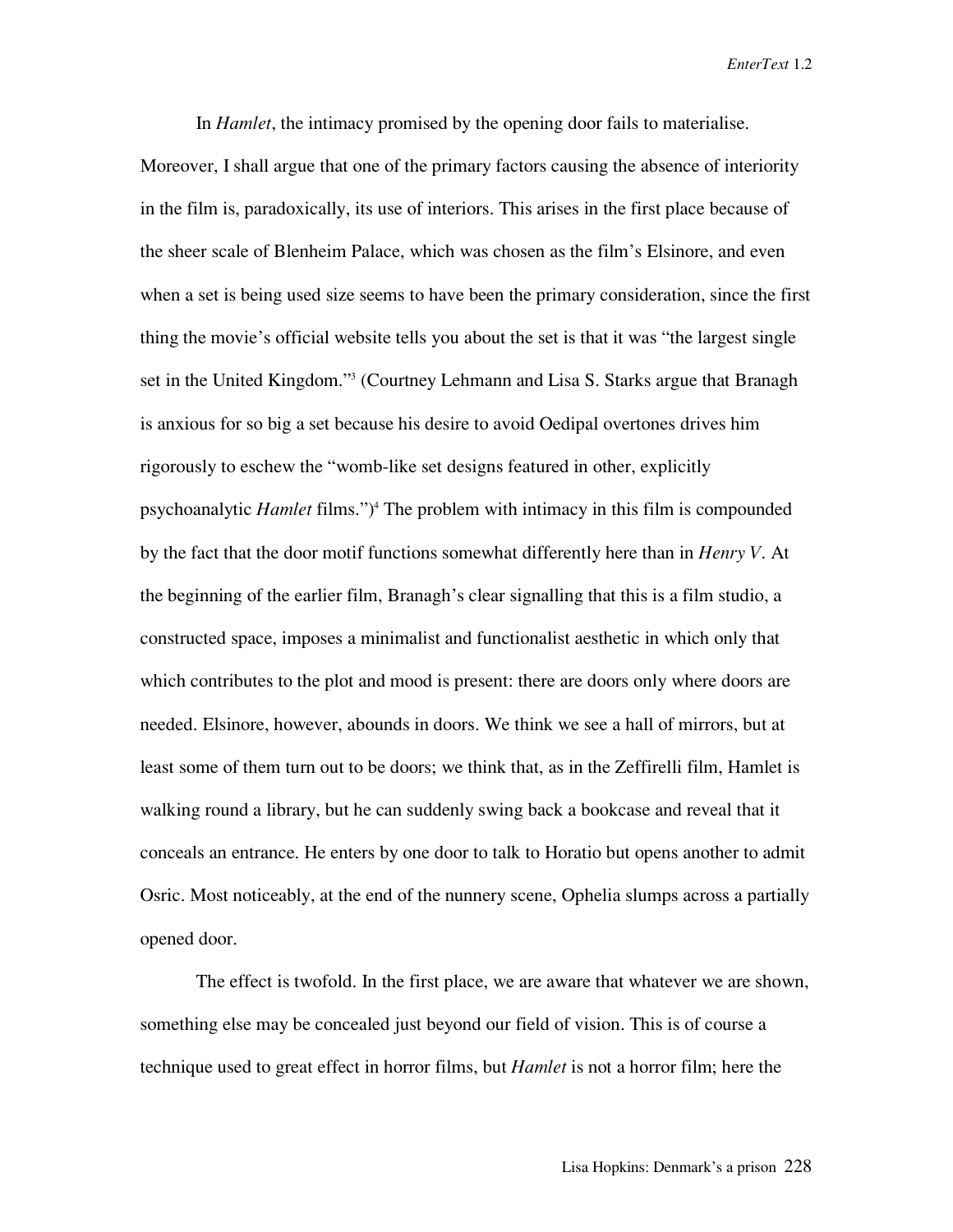nagging suspicion that there is something you can't see is distracting rather than tensionbuilding (and distracting was a word used by a number of reviews of the film).<sup>5</sup> In the second, the plethora of doors underlines the extent to which the spatial logic of the set has itself driven the interpretation rather than *vice versa*. A particularly distracting presence is the small wooden model of a theatre to which Hamlet turns during the "Oh what a rogue and peasant slave" soliloquy, and almost equally intrusive is the use of the chapel for Polonius' speech of advice to Laertes. With apparent perversity, this begins outside, with Laertes dressed to go and in a hurry to depart, and then without explanation switches inside, with the gentle ecclesiastical music serving to dissipate any sense of urgency; and yet Laertes still leaves as if he is now departing, so that it is difficult to understand the point of the cut to the inside in any terms other than the desire to show the audience more of the set.

At first sight, my contention that the play withholds intimacy may seem a paradoxical one, because Branagh's *Hamlet* undoubtedly gives us more of the play than we have ever seen before**,** apparently offering access on an unprecedentedly generous scale. In the first place, it insists on its status as an uncut text (leaving to one side for a moment the textual issues which make this an impossibility): all of Shakespeare's words, it assures us, are here. In the second, it even more insistently supplements those words with pictures: whenever a character is mentioned, we are shown him, and a whole range of previous performances of Shakespeare in general and *Hamlet* in particular are evoked, particularly by the presence of so many famous former Hamlets. Even Tom Stoppard gets a look-in when Claudius, like his alter ego in *Rosencrantz and Guildenstern Are Dead* (in which Simon Russell Beale, the second gravedigger, was acting concurrently at the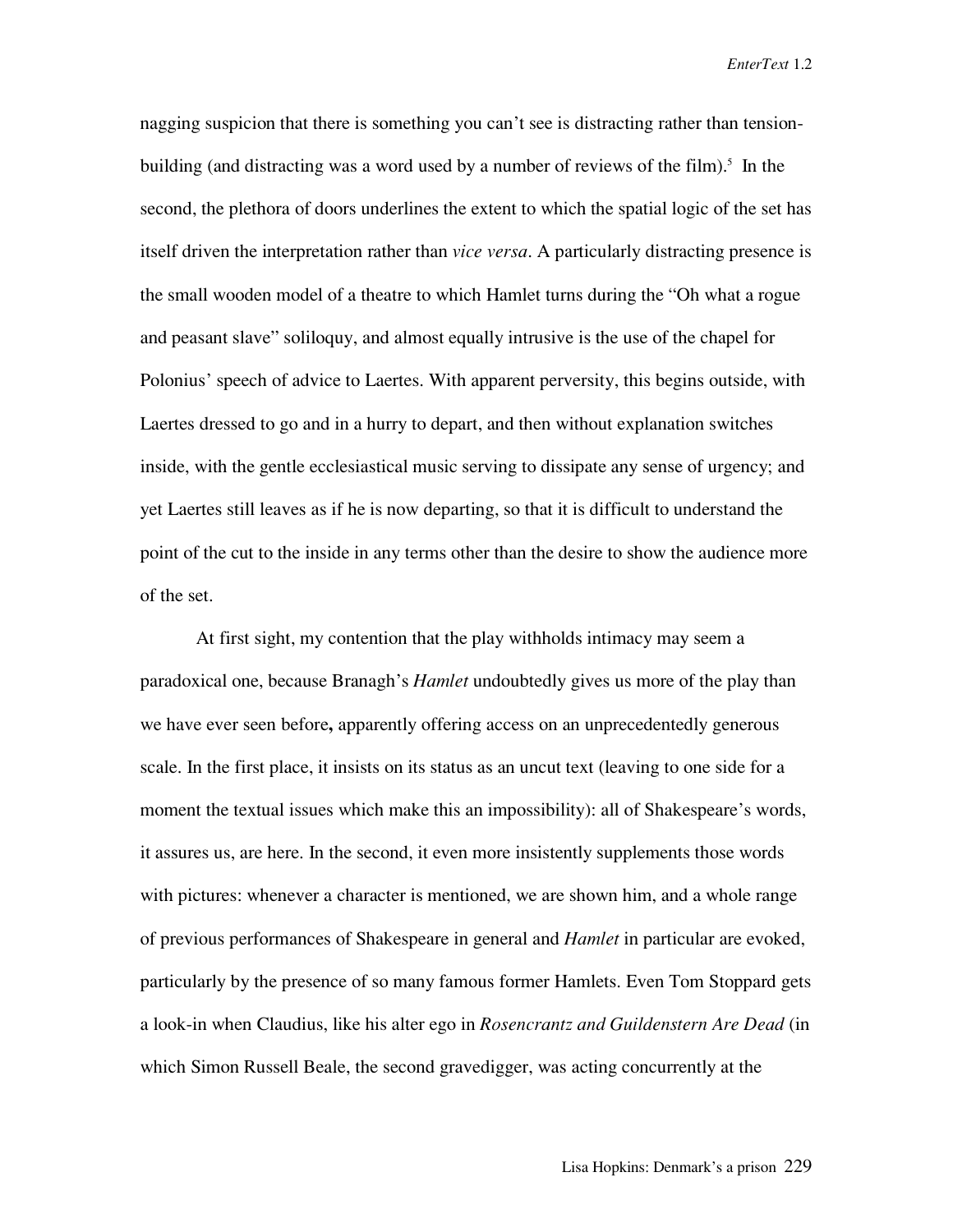National), clearly cannot tell Rosencrantz and Guildenstern apart and has to be corrected by Gertrude—further underlining the ways in which the stage is at least as potent a presence as the screen in the film.

Shakespeare's own method, however, is rarely to expand or explain and often to suggest, and Branagh should, I think, have taken his cue from his writer, because inclusivity, so far from facilitating intimacy, actually precludes it. For one thing, the manic inclusiveness of the film means that, inevitably, it must be large scale. Other things also conspire to bring this about: as I have suggested above, the very choice of Blenheim dictates it, which is on a more than human scale, as does the Don Giovanni-like motif of the statue. Thus we get scenes like I.ii which is really more reminiscent of a Cecil B. De Mille epic than of a Shakespeare play. This "epicness" has dictated features of the film itself, most notably the wide screen which means, in turn, that the film is best viewed in the cinema, as a collective experience, rather than at home as an individual one. (Nicholas Farrell, who plays Horatio, observes that emotions in the film are produced "to inspect in the safety of your—of your cinemas," clearly realising that the expected "homes" is inappropriate here.) $6$  In one way, encouraging people to see the film in a group rather than alone might seem to be true to the viewing conditions originally envisaged by Shakespeare, but then sitting or standing in the Globe in the afternoon light is very different from sitting in a darkened cinema. In the Globe, one is aware of the other members of the audience and of their reaction; the viewing conditions produced by the cinema provide an ostensibly collective experience but actually focus on the individual one. In the case of *Hamlet* in particular, the ensuing result is less to confirm the offer of intimacy than to underline the extent to which it is withheld. To some extent this can be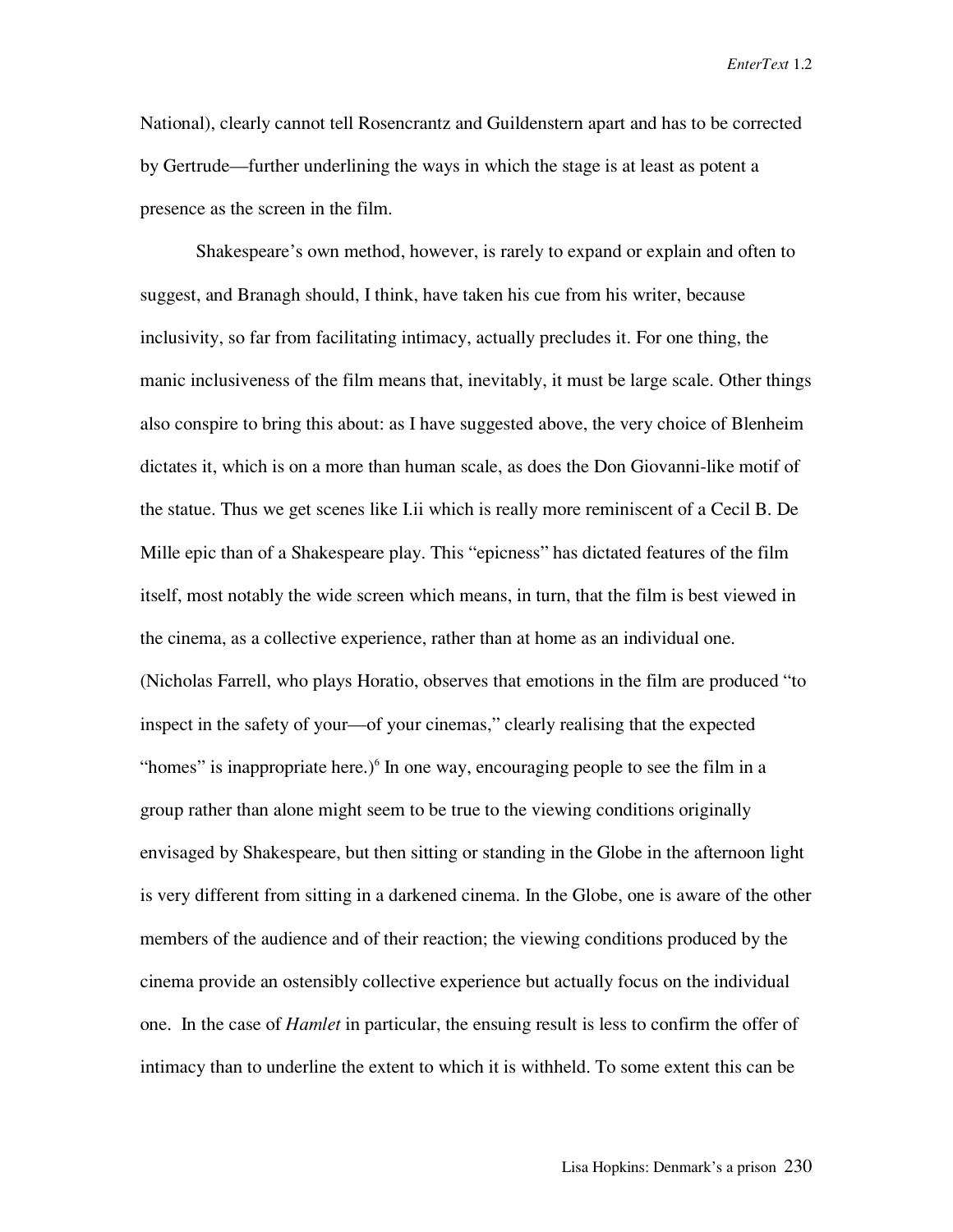seen as the result of a technical problem: cinematographer Alex Thomson found it difficult to get into actors' eyes because the mirrors meant that all the lighting had to be high above the stage so as not to be seen in reflection, thereby creating a harshly top-lit effect that shadowed eyes.<sup>7</sup> I think it is also, however, in large part due to Branagh himself, and perhaps it would be only fair to observe at this point that the reason I don't like Branagh's direction in this film is because I do like his acting. His stage Hamlet for the RSC got such rave reviews that anyone, like me, who missed it is always liable to feel as though they haven't really lived, and though I know it was naïve to suppose that watching the film was going to fill that gap, I expect I did nevertheless suppose so. (Perhaps Branagh too was aware of the possibility of that expectation; it might be one reason why the film keeps gesturing back to the stage.)

Rather than using the film to bring his Hamlet to the masses, though, Branagh seems, instead, perversely intent on hiding. When Olivier both starred and directed in *Hamlet* he hogged the camera; Branagh, on the contrary, avoids it. Instead, he is prepared to show us almost anything and anyone else. This pattern is established from the very outset of the film when verbal references to Fortinbras and Old Norway are backed up by vignettes poised, I think, uneasily between flashback and fantasy.<sup>8</sup> It reaches its apogee in the speech of the Player, where we seem briefly threatened with a rerun of the entire Trojan War. One of the most puzzling instances of this pattern occurs when on Ophelia's "I do not know, my lord, what I should think"9 the film cuts to a sex scene between Hamlet and Ophelia, and we do not know what we should think either. Is this Ophelia's memory of events—in which case she is here lying to her father, and, as Carol Chillington Rutter argues, thus "makes a credulous ninny of her brother who buries her as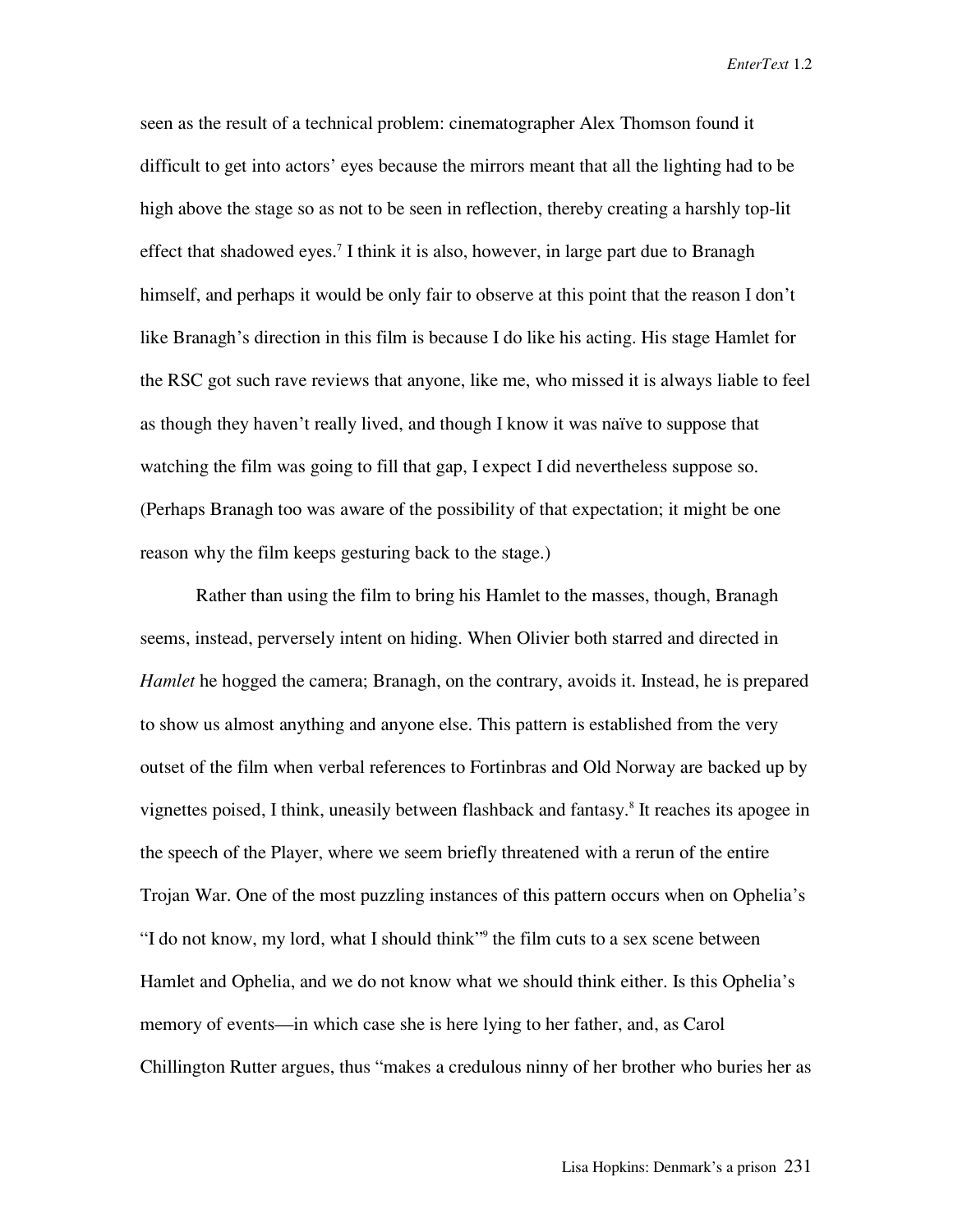a virgin…[and] ceases to represent any value alternative to Gertrude's"10—or is it her fantasy? (Later, Fortinbras certainly is lying when he says "For me, with sorrow I embrace my fortune" [V.ii.393] after smashing his way into the palace.) Equally, what is happening when the words "Doubt thou the stars are fire" (II.ii.115) seem to come spontaneously alive to show us a closely similar scene of intimacy between Hamlet and Ophelia, or when the newspaper which Horatio reads comes alive as Fortinbras? Most strikingly of all, Hamlet's vision of a dagger entering Claudius's ear may be clearly labelled as his fantasy, but we may be less alert to the fact that his subsequent vision of the death of his father is equally anchored in imagination rather than fact. Our uncertainty on this score seems to echo the ways in which the proliferation of past Hamlets leaves us wondering who is really the hero here (the first sequence after the intermission, for instance, clearly represents Claudius's perspective on events).

There is an interesting contrast here with both Branagh's earlier self-directions, *Henry V* and *Much Ado About Nothing* (1993), and also with his subsequent one, *Love's Labour's Lost* (2000). The first time we see him in *Henry V*, Branagh advances in silhouette from the doorway in which he's initially been seen framed. **[videoclip 1]** Anticipation is being clearly built up as we see the close-ups of the nobles' heads bowing. Then Branagh sits down and slumps. Having been made to wait to see him, we know that our first clear sight of Branagh will be significant, and, arguably, we learn as much about his conception of the play and character from that initial shot as from anything else in the film. In *Much Ado about Nothing*, too, the camera picks out and dwells on the face of each of the four riders to allow us to get an initial sense of them. In *Love's Labour's Lost*—where, for my money, everything which I think went wrong in *Hamlet* goes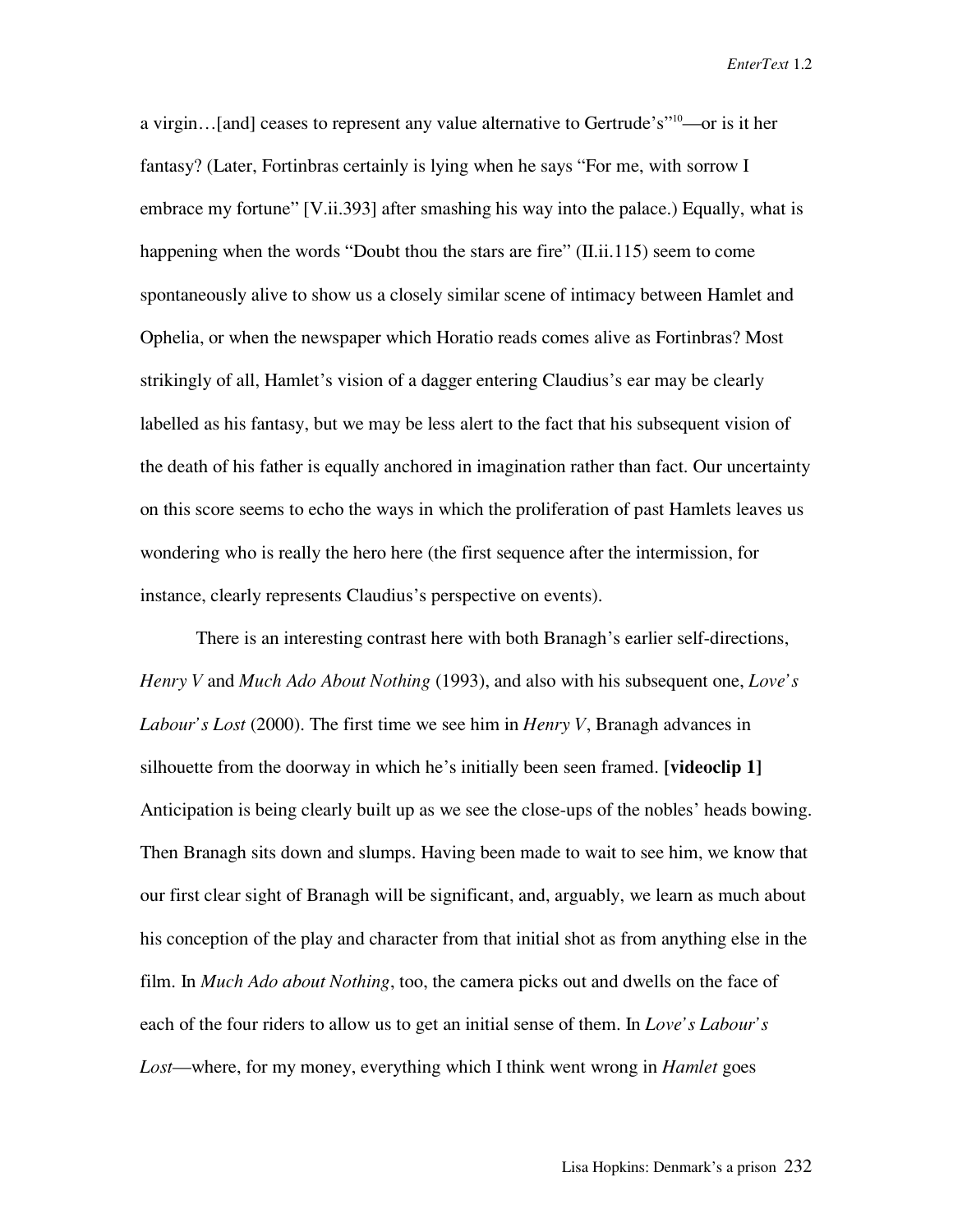right—Branagh has recovered the ease in front of the camera which seems to have forsaken him in *Hamlet*. It is certainly true that there is generous footage of other characters: Adrian Lester, clearly the best dancer of the four men, is allowed what is in effect a solo sequence to showcase his talents; Alessandro Nivola's King of Navarre is seen in military training, and there is a vignette of the heroic death of Boyet. However, throughout the revelation of the other three lords' love the film cuts repeatedly to Branagh's own amused expression, and though he pares most of the language of the play to the bone, he not only retains the "Have at you then, affection's men-at-arms!" speech for his own character, $<sup>11</sup>$  but turns it into a bravura display of how Shakespearean verse</sup> should be spoken, with the camera clinging to him throughout.

Our first sight of Branagh in *Hamlet* is strikingly different.**[videoclip 2]** We see him first in the shadows, which might seem to recall the technique of *Henry V*, but there the similarity ends, because for reasons at which I simply cannot guess, the first close shot of Branagh's Hamlet is of his feet (conceivably to draw attention to the chequered pattern of the floor and thus evoke associations with the strategies of chess, or perhaps as a prolepsis of the fact that when Osric brings the foils we first see his feet, and then subsequently cut to the running feet of Fortinbras's advancing soldiers); and though the camera does then travel up to show his face, it seems almost to do so for purposes of identification rather than of revelation, because it immediately moves away again. This inaugurates a sustained pattern of mutual avoidance between Branagh and his camera. Of course the sheer size of the set makes it difficult for this film ever to be about the play of features, and requires scenes to be blocked and shaped like a stage production rather than adhere to the more usual aesthetic of film, but even so the effect is more pronounced with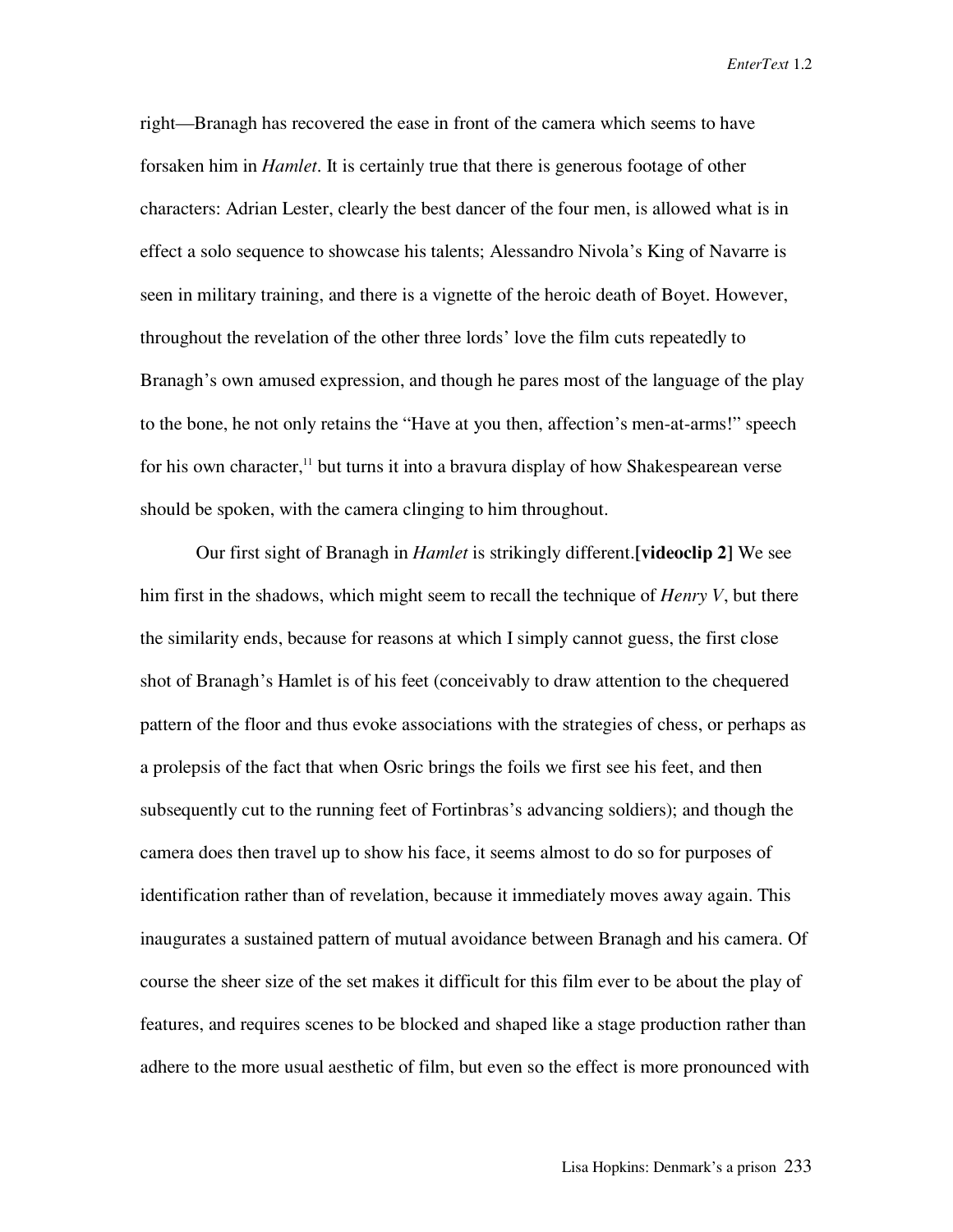Branagh than with any of the other characters. At our first introduction to Gertrude and Claudius, for instance, the camera is trained steadily on them, though it is clearly noticeable that we are looking *up* at them rather than on a level, and I do actually wonder whether this is part of the trouble—that Branagh is perhaps so in awe of this galaxy of stars that he has assembled and, in some cases, coaxed out of retirement, and of the weight of associations that they bring. In Joe Baltake's opinion,

The film's casting isn't so much a distraction, but it does call attention to the movie's one strange flaw. For all the perfectionism and dedication that Branagh has brought to the project, all the attention to detail and all the sweat and anguish to get it just right, for all his desire to appease his potential audience and expose them to Shakespeare, something vital got lost along the way: the personal touch...Branagh was so much in control that he overlooked himself.<sup>12</sup>

*Time Magazine*, too, praised much of the acting, but felt that "If there's a lapse, it's in the central performance."13 For Baltake, the reason for this was that "in bringing 'Lawrence of Arabia' dimensions to the play, Branagh dwarfed his own point of view."14 Branagh does indeed seem to have been striving for an epic effect, not least by including Julie Christie, who had starred in David Lean's *Doctor Zhivago* (1965), and choosing as his cinematographer Alex Thomson, who had also worked with David Lean. But it is not a wholehearted generic affiliation, because Branagh also wants to offer us the subjective camera more associated with *film noir* than with epic when he shows us those fantasy/flashbacks and things which simply don't happen, like the dagger entering Claudius's ear. Indeed multiple genre markers seem to me to be another manifestation of the film's doomed attempt to offer the plenitude of the "whole play."

Whatever the reason, he won't look at us. Branagh himself has said that he believes the opposite of Olivier's dictum that the camera must retreat as soliloquies develop because film cannot take that degree of emotion, and that in each soliloquy his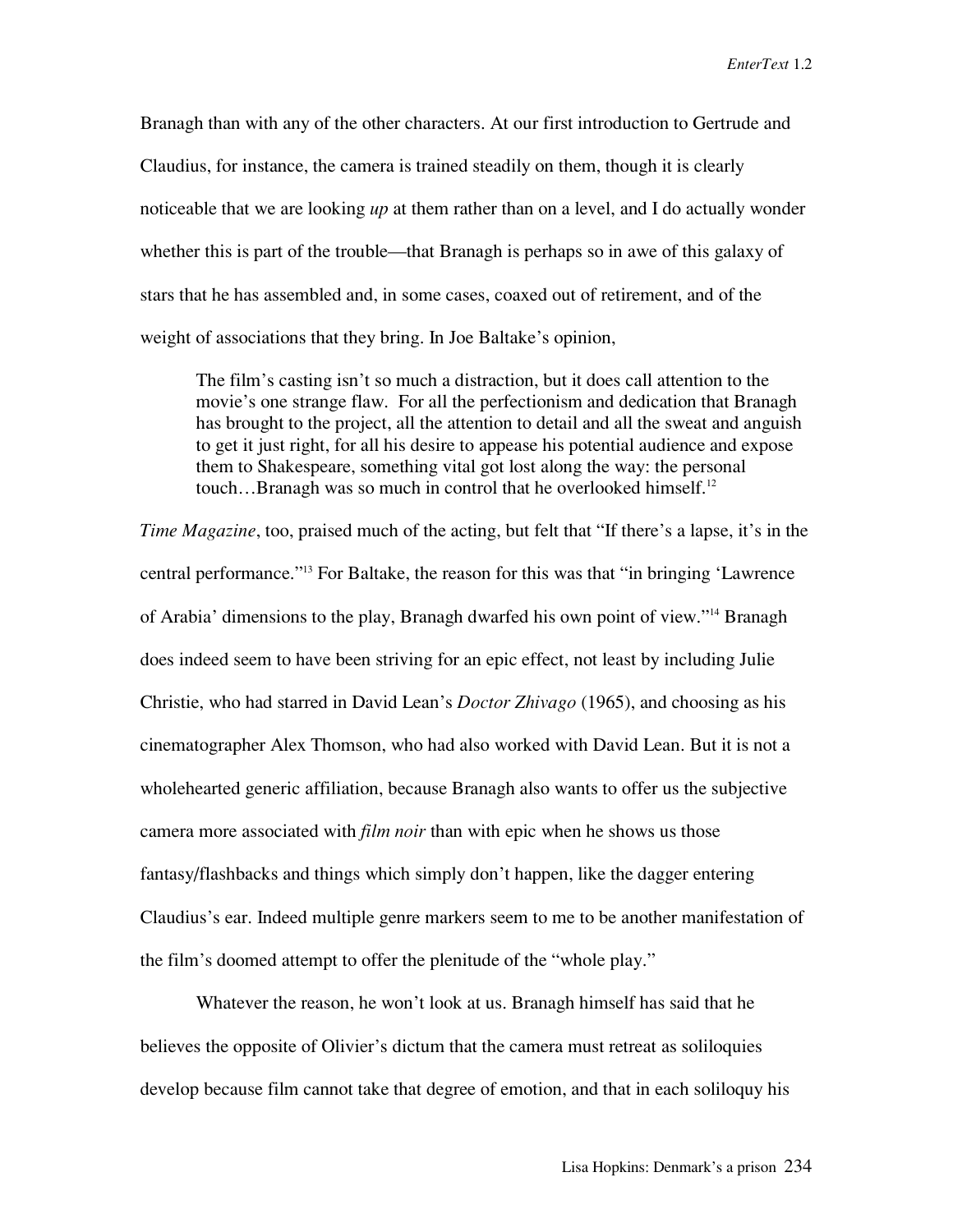aim is to move further and further inside the mind of the actor.15 His own practice in *Hamlet*, however, comes closer to Olivier's theory than his own, at least when it comes to himself. Indeed Lawrence Guntner remarks that "Having learned from Olivier, he does not interrupt long soliloquies but begins with a close-up and moves up and away with the crane to emphasise Hamlet's isolation,"16 though this description applies in fact only to "How all occasions do inform against me." Throughout his opening exchange with Gertrude and Claudius, Branagh looks either at Julie Christie, or to one side away from Derek Jacobi, or, usually when his dead father is mentioned, upwards to the heavens. Even when the doors are shut and he is left alone for the first soliloquy, with us closed in with him, he bows his head to look at the floor and is seen only in profile. Here, as in *Henry V*, he slumps—but he slumps not into one throne but between two. This looks for all the world like a visual emblem of a man caught literally between two stools, but unfortunately this idea is one that could be applied as much to Branagh's own condition as to Hamlet's. Throughout this first soliloquy, there are no close-ups: we always see the whole upper half of Branagh's body, sometimes from behind, and never looking at the camera. In short, he is acting as if he were on stage and as if the ballroom were a set, except that if he really were on stage, he would probably look at the audience during his soliloquy (and he could do that even on film; the technique is used to great effect in the opening soliloquy of Richard Loncraine's *Richard III* [1995], where Ian McKellen looks directly into the camera on "And therefore, since I cannot prove a lover").<sup>17</sup> Initially, this illusion of a stage performance, at which we are the only audience and have the privileged viewpoint of the moving camera, might again seem to promise intimacy, but that is comprehensively denied when on "Must I remember" (I.ii.143) Branagh actually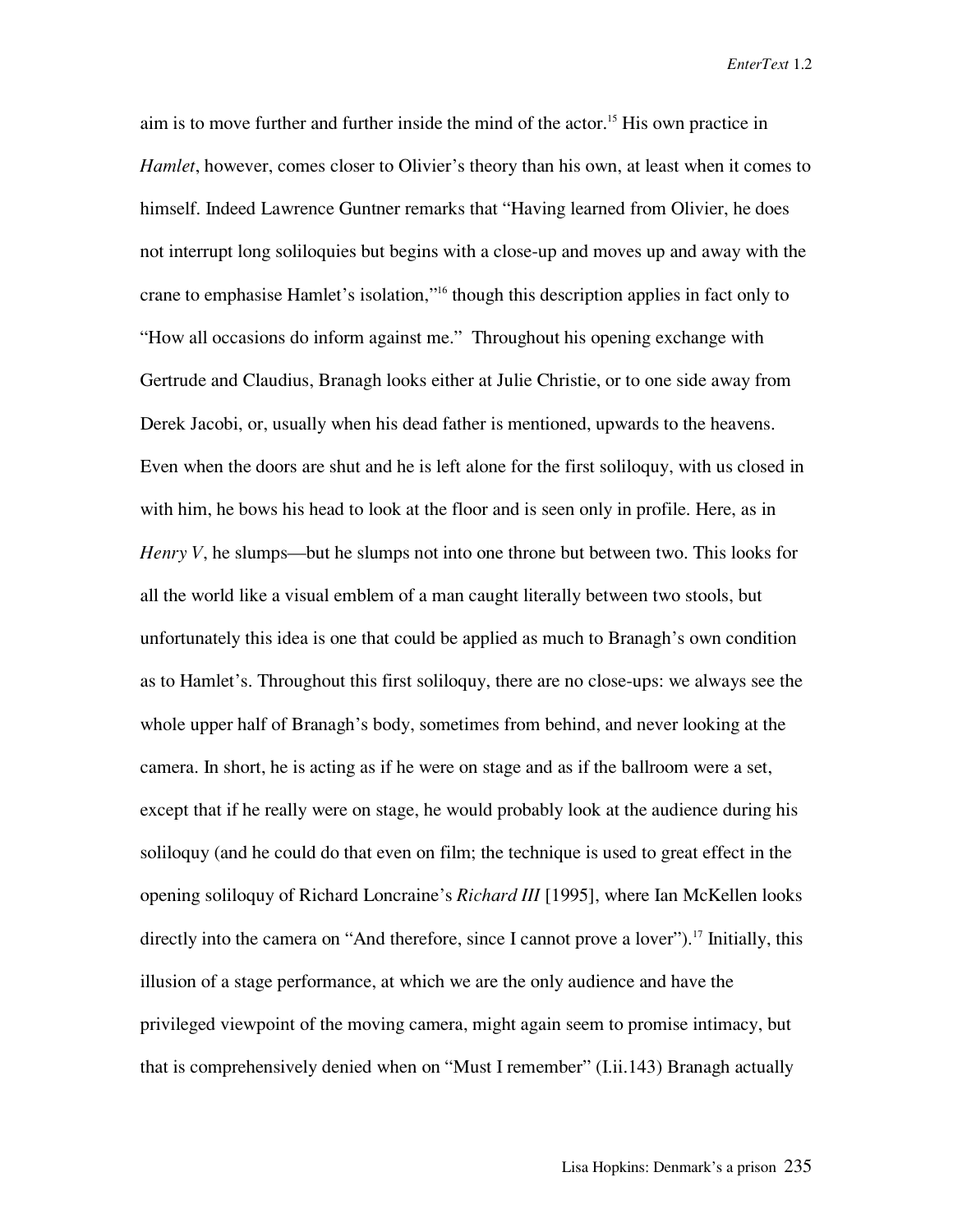puts his hands in front of his face as if to underline the extent to which he is in fact shutting us out. And the pattern of withholding continues: when he receives the momentous news that the ghost of his father has been seen, it is too dark and his face too much in shadow for his expression to be deciphered, and when he is left alone to digest the implications of what the Ghost has told him he throws himself face down on the earth, still in the dark, and again in profile.

To some extent this is an inevitable product of the nature of the role. The character of Hamlet is one who is famous above all for soliloquies, and for the greater part of the time he lacks an interlocutor. In *Much Ado about Nothing*, Benedick looks primarily at Beatrice, and the nature of the dialogue between them naturally lends itself to a repeated use of shot/reverse-shot technique; Branagh isn't looking at us there either, but we do know where he *is* looking. Hamlet, by contrast, can talk frankly only to Horatio. Even here, however, Branagh seems to shrink from the camera, for rather than using shot/reverse-shot for the Hamlet/Horatio conversations, his preferred mode is to show one or both facing each other in profile, as in the "My lord, I think I saw him yesternight" (I.ii.189) exchange. Notably, this use of profile shots continues even after Hamlet, Horatio, Marcellus and Barnardo have retreated into a smaller room for greater privacy and have closed the door behind them, underlining the extent to which doors are not in fact associated with increased intimacy. Even when the filming of the ensuing conversation does switch briefly to shot/reverse-shot, it is notable that Hamlet and Horatio look at least as much at either Barnardo or Marcellus as at each other.<sup>18</sup> Conversely, where shot/reverse-shot *is* used in the film, it is often in contexts in which Hamlet is deliberately and explicitly concealing something: in his initial encounter with

Lisa Hopkins: Denmark's a prison 236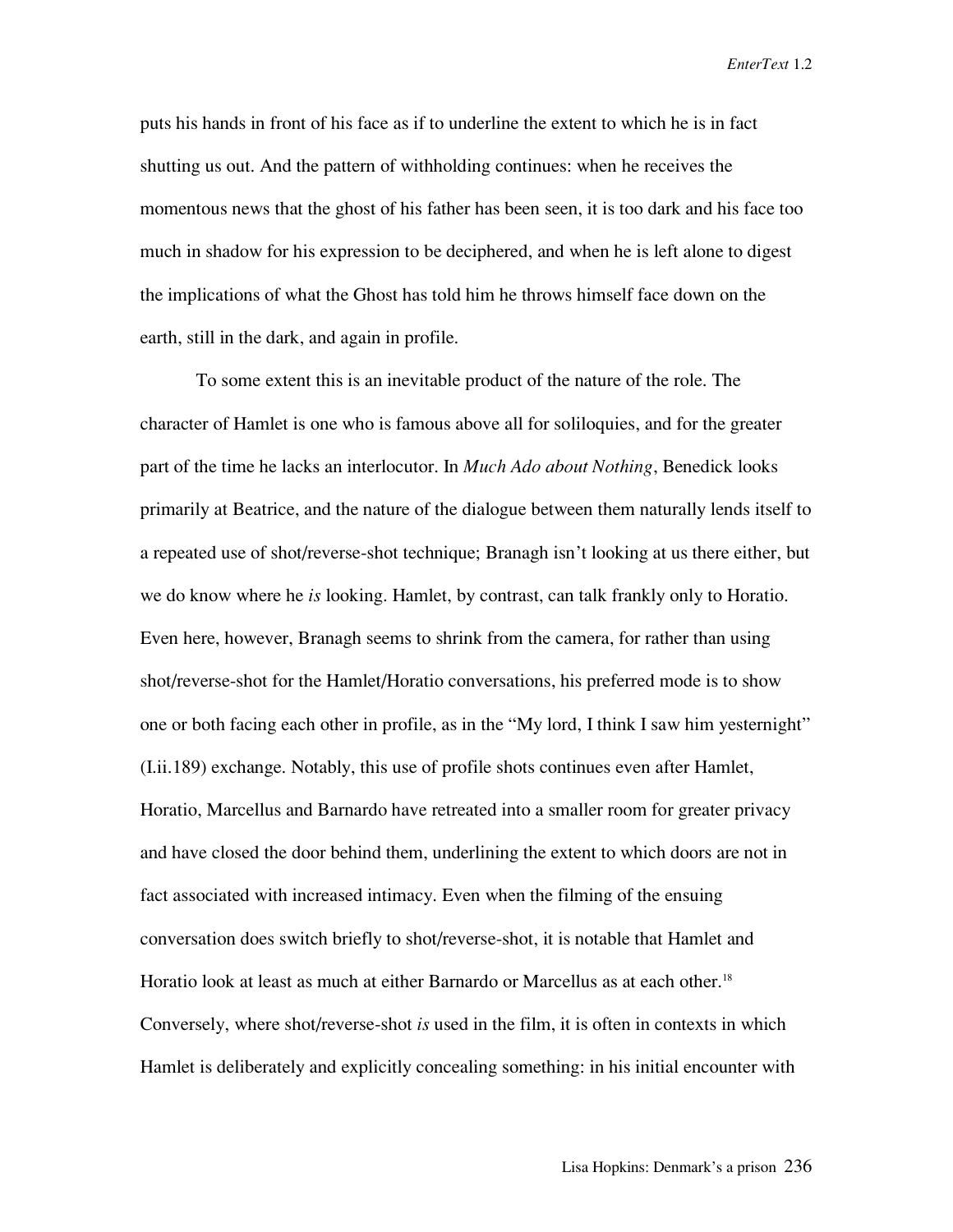Rosencrantz and Guildenstern where he is instantly suspicious of their motives for visiting him; in his conversation with the Gravedigger where he is concealing his identity; in his questioning of Ophelia during the nunnery scene—and when on "Let the doors be shut on him" (III.i.133) the extent to which they are being shut on us too is sharply underlined as he closes his eyes. Branagh does look directly at Laertes in the grave, but he also disables the authenticity of the moment by saying explicitly that he is ranting. Even when Branagh does look directly at us on "No mo marriage" (II.i.149) the sight of Ophelia's face pressed against the glass beside him, distorting its flesh, reminds us of the screen which intervenes between us rather than serving to reach out across it.

There are one or two occasions when the film does not seem afraid of the shot/reverse-shot technique. One is during the play-within-the-play, when it is, I think, used to brilliant effect to collapse distance into loomingness and public into private as the repeated cutting between the faces and viewpoints of Hamlet, Claudius and Gertrude makes their sightlines the paramount feature of the scene despite the crowd. (There is of course an interesting parallel here with the court masque, where the sightline of the king and his own visibility form the structuring features of the event.) This is in fact squarely in line with Branagh's own comments about how this "felt like a very strong scene to treat cinematically and we went in determined to cover it with endless numbers of angles. In editing, we could construct it and we've probably spent more time on that scene than any other in the picture."<sup>19</sup> His very use of the "we," though, underlines the extent to which he is reluctant to present himself as the centre of attention; it is, it seems, because he can showcase the others that he shows himself here.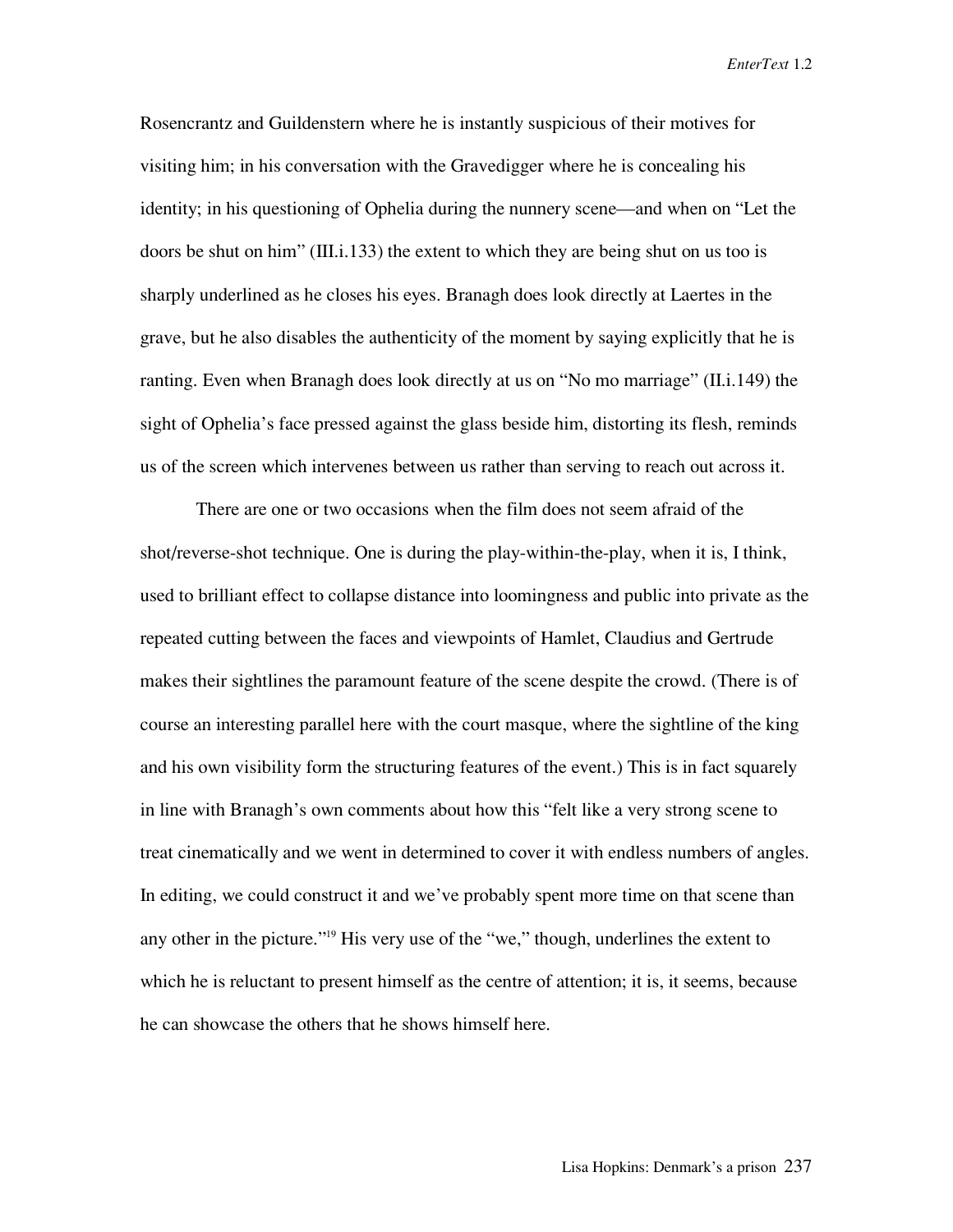The same is true for the other scene in which the shot/reverse-shot technique is used to great effect, the conspiracy of Laertes and Claudius. It is true that the technique is also used to structure the final conversation between Hamlet and Horatio, which is, for me, one of the strongest parts of the film. Even the risky use of Robin Williams as Osric cannot detract from Hamlet's clarity and stature here; there is an originality and firmness of vision signalled by everything from the small details—for once Branagh's Hamlet is distinctively rather than conventionally dressed—to the larger, such as the fact that he is, for once, not afraid to look calmly and steadily at the camera, stand still while he is talking to it, and allow it to close in on him, especially in the "special providence" speech (V.ii.150). This is a speech which seems to be very important to Branagh, since he quotes from it repeatedly when interviewed about the making of the film, shot it twice, once at the outset of the project and once towards the close, and devotes to it the longest gloss of any in his commentary on the shooting script (though the jokey and self-deprecatory tone of this seems to confirm his uncomfortableness with taking his own peformance seriously).<sup>20</sup> Of course the notable contrast with his earlier demeanour which this scene clearly establishes may in itself be meant to make the point that Hamlet has matured, but I think that not letting us see anything of his journey until he reached the end of it was too great a price to pay. And the newfound intimacy is not sustained; no sooner has he begun to apologise to Laertes than the film cuts away from Branagh to the advance of Fortinbras, a widening of perspective which, together with the use of Robin Williams, seems to align the film more with the aesthetic of comedy—arguably, in fact, Branagh's forte—rather than that of tragedy.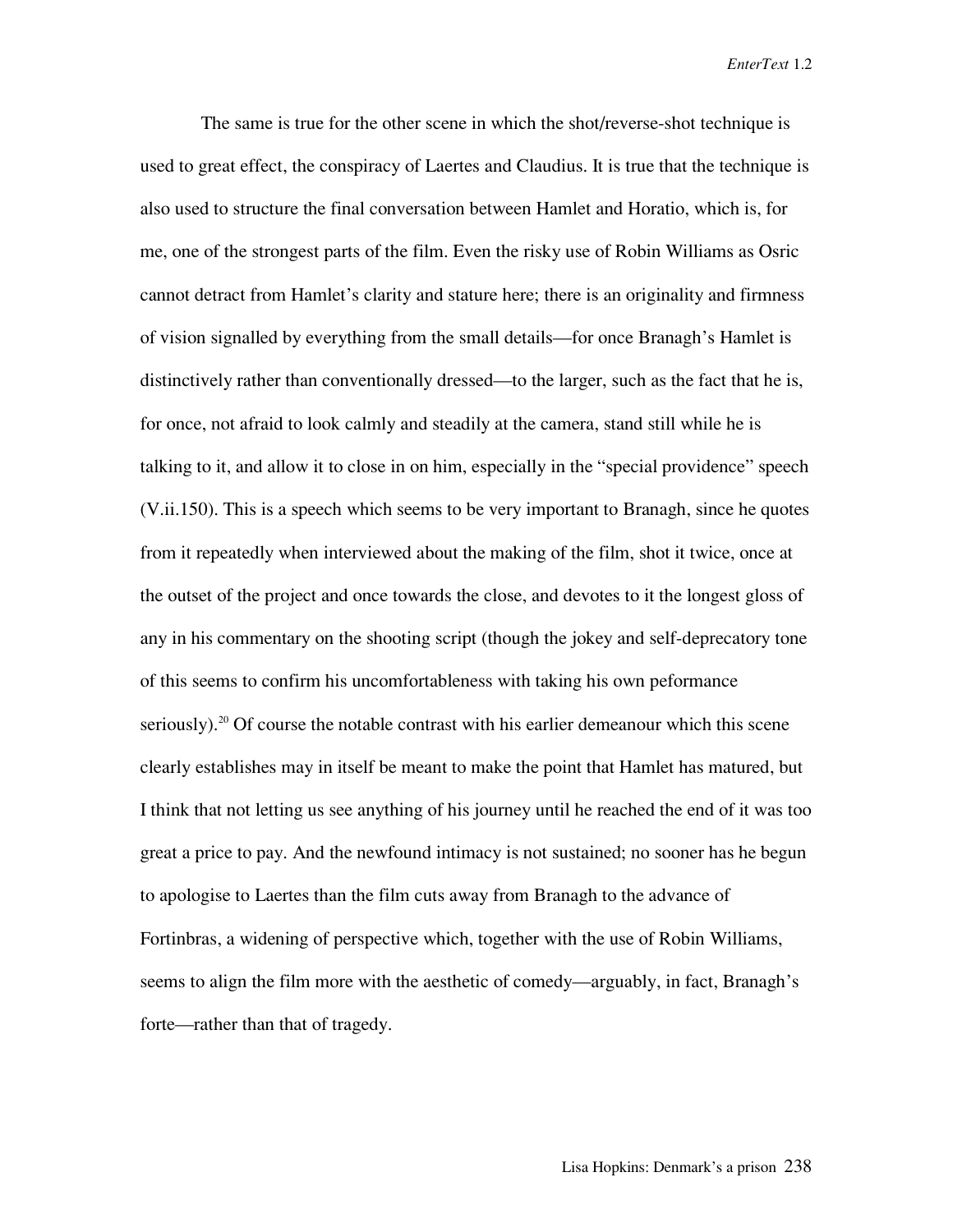These few instances of how effectively the technique of shot/reverse-shot could have been used may well serve, then, merely to underline its absence for the rest of the time, and to highlight Branagh's general reluctance to engage with his camera. Ironically, the most sustained acts of avoidance seem to me to come in what is often considered the heart of this play, the "To be or not to be" soliloquy. Branagh has admitted that he found this daunting, claiming that he put in the opening shot to give himself time to decide "whether we dare do it in the mirror," and talking about his own indecision here mirroring Hamlet's.<sup>21</sup> Though the self-deprecation here is in many ways endearing, it also becomes apparent that it is not necessarily the quality best suited to a man proposing to direct himself in *Hamlet*. This is of course a strange and in many ways atypical soliloquy; its lack of any personal pronouns make it seem more general commentary than particular reflection on the condition of Hamlet himself, and it is sometimes even suggested that Hamlet must know from the outset that he is being listened to and that this is therefore in no sense a revelation of his true thoughts.<sup>22</sup> Nevertheless, it is the most famous speech in the play, and everyone knows so, and it would be therefore simply perverse not to acknowledge that status in any way. Certainly it does receive special treatment in Branagh's film, since perhaps the film's most spectacular setting, in immediate proximity to the mirrors which line the main set, is reserved for it. Though the speech itself is privileged and emphasised, Hamlet's relation to it, however, is curiously fragmented and downplayed, and this is pointedly *not* because we are invited to believe that this is not in fact a full soliloquy: in a generally rather ambiguous scene, one of the few things that is actually crystal-clear is that it is not until the word "nunnery" that Hamlet hears a noise and deduces that he is being spied on. And yet the whole effect of the scene is,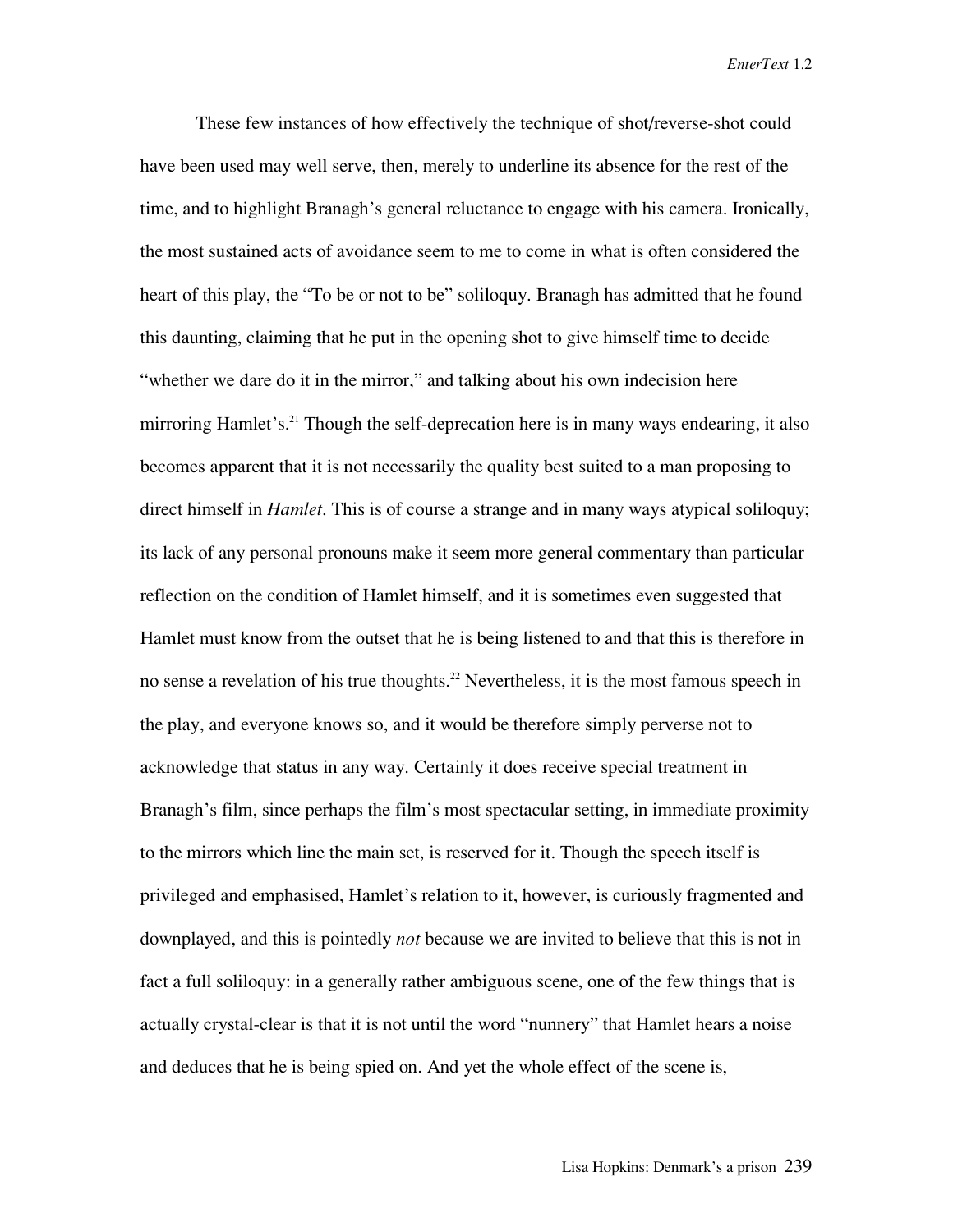nevertheless, one of a restricting of access to a purely surface level rather than genuine revelation of any sort of interiority. It is almost as though it is *we* who are the spies, and whose access to truth must be frustrated.

This effect is made all the more obvious because the "To be or not to be" soliloquy is directly preceded by a striking moment of genuine intimacy and revelation, as Claudius muses on the discrepancy between his deed and his "most painted word" (III.i.53) and the camera closes in to dwell on his expression. Claudius and Polonius then retreat behind one of the mirrored doors, and the immediate cut to Hamlet makes, I think, for some initial ambiguity about who can see whom and who knows which person is there which further problematises the scene. When Hamlet does start to speak, his face is reflected to both him and us in one of the mirrors, underlining the degree to which this scene focuses on external appearance rather than internal revelation. Most strikingly, when on uttering the word "bodkin" (III.i.76) he pulls out a dagger, the camera immediately zooms into a close-up at last—but it is Jacobi's face, not Branagh's, which we see. Lehmann and Starks have argued that Branagh's stated desire to avoid Oedipal overtones in Hamlet's relationship with Gertrude only thinly masks a fixation on Derek Jacobi's Claudius which, they claim, makes this "the most oedipal filmed *Hamlet* of all time,"<sup>23</sup> and certainly the strikingly similar haircuts and colouring of Branagh's Hamlet and Jacobi's Claudius have already suggested a close parallel between the two well before the advent of this literal mirroring motif.<sup>24</sup> (It is also notable that, unlike almost everyone else in the cast, neither Julie Christie nor Kate Winslet was an experienced Shakespearean and both expressed trepidation at the thought of acting Shakespeare,  $^{25}$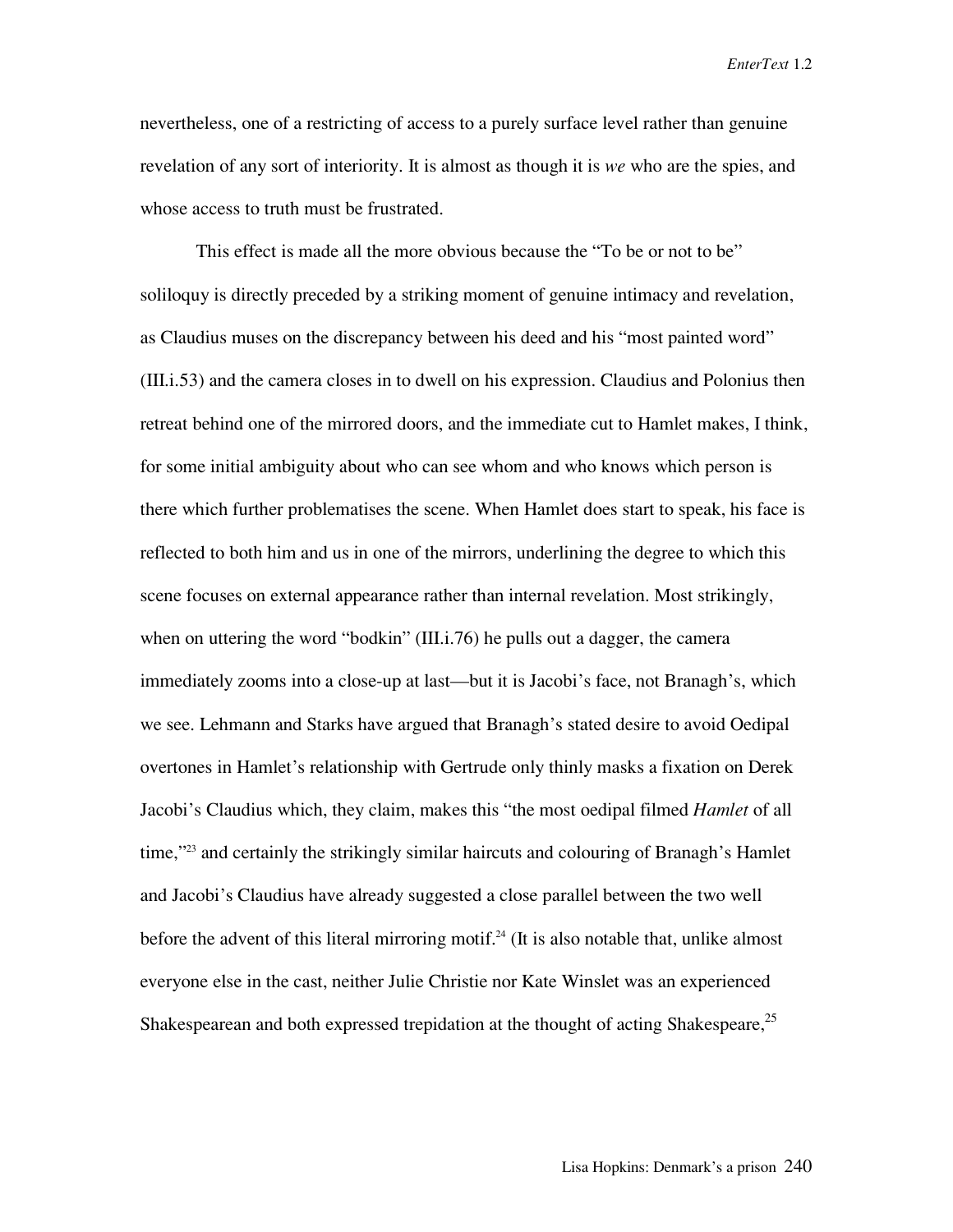suggesting that Branagh was indeed concerned primarily with negotiating with *male* predecessors and traditions.)

 Again, though, this becomes an image of the failure of communication rather than the achieving of it. In particular, the insistent use of the mirror throughout the scene seems to me to evoke a previous Branagh film, the critically ill-fated *Mary Shelley's Frankenstein* (1994) (which also seems to be recalled in the mingling of its famous fire and ice motifs when during the aftermath of the ghost scene fire bursts up from the earth). In that narrative there is famously a mirroring effect linking ostensible hero to ostensible villain.26 In *Hamlet*, we see only the reflected Hamlet, not the looking one (an effect that would have been technically impossible to achieve). Audiences acquainted with the Gothic logic of *Frankenstein*, therefore, may surely wonder who it is who is actually looking in the mirror, especially since the documentary *Hamlet—to cut or not to cut?* clearly shows a Branagh-double who looks as if he might well be required for use in this scene. (The shooting script confirms his existence, though not what he was used for.) Audiences may wonder, too, to what extent Hamlet's own status as hero is compromised by the use of a motif which famously suggests doubling and split personality. This is particularly so when Hamlet cries "no mo marriage" (III.i.149) and the film cuts to Jacobi's expression so fast that it seems as if they must indeed be seeing each other, though a moment later it is clear that they are not. For a brief instant, the film has at last gestured at some of what film as a medium can do, in the rapid and suggestive juxtaposing of images, but it has had to turn its back on that possibility because it is still committed to and bound by the more literal logic of stage space. Finally, when Ophelia is left alone momentarily, she slumps across a doorway. The floor beyond her is lit, but we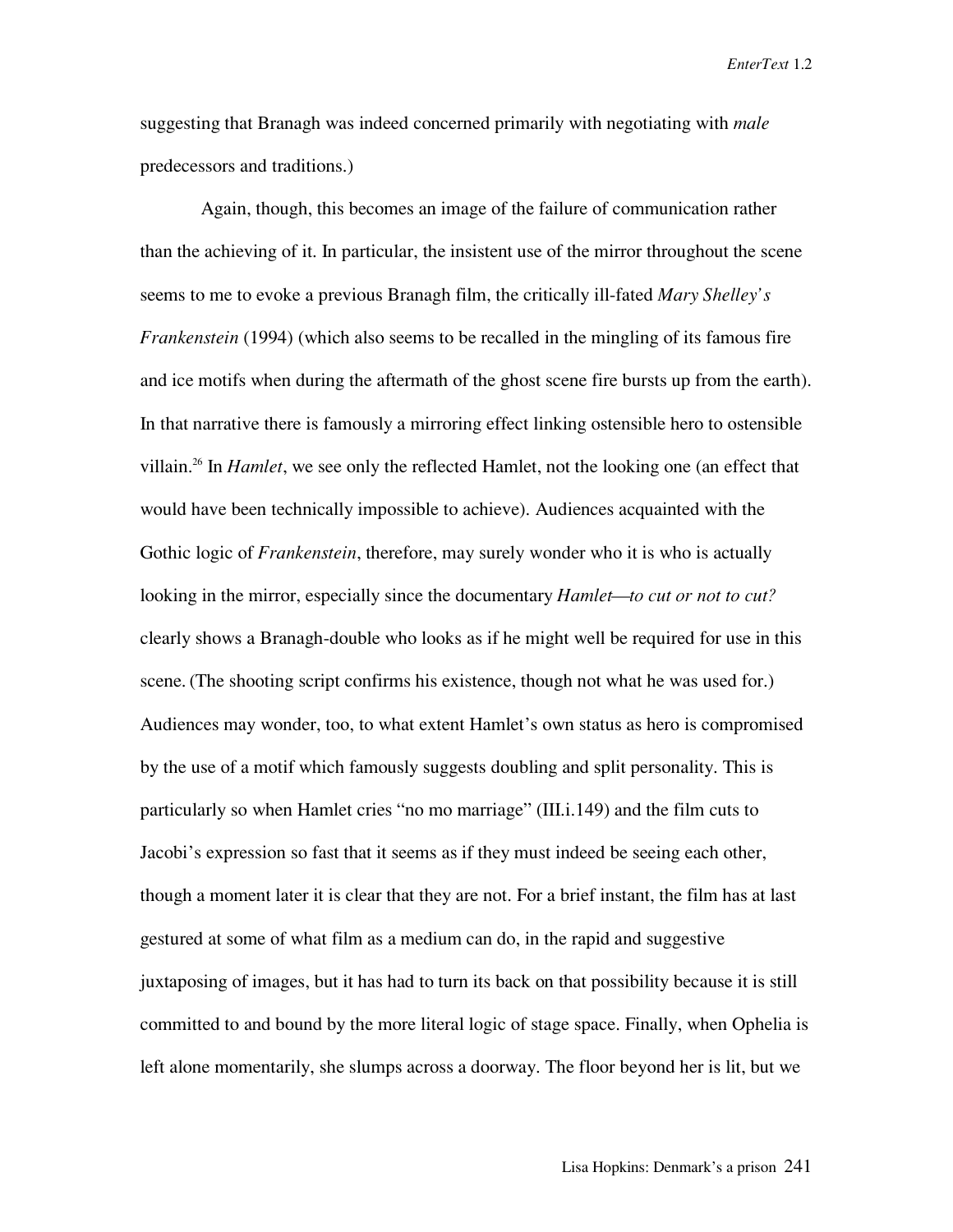cannot see into the room—a fitting emblem for the way in which the scene as a whole has teased us with the promise of something it has ultimately withheld.

Similar techniques apply in the film's treatment of the other soliloquies, and it is a rich irony that only a speech which is *not* a soliloquy, "Angels and ministers of grace defend us" (I.iv.38), is performed in a way genuinely suggestive of access to the mind, by doing it as interior monologue until "Whither wilt thou lead me?" (II.i.1) (Indeed, there seems to be a hangover here from the radio performance which was what originally triggered Branagh's decision to perform a full-text *Hamlet.*) Here the visions of Hamlet's dead father are for once unequivocally identifiable as definitively representing his memories. However, this serves only to underline the far more ambiguous status of the scene which follows, because the vignettes which appear during the ghost's speech work very differently. We first see him asleep while Claudius steals up on him: certainly this represents his memory of *what* happened, but by the same token the fact that he was asleep means that this cannot be his memory of *how* it happened. Even more insidiously, he cannot possibly be remembering the scenes of courtship between Claudius and Gertrude which follow: as Iago reminds Othello, the adultery of his wife is a thing which a husband is unlikely to be able to witness.<sup>27</sup> The fact that the Ghost here assures us with such certainty of something he cannot know does also of course have a spin-off benefit, though, in that it makes absolutely understandable Hamlet's reluctance to proceed on the Ghost's word alone. Equally, however, this does damage, because in a film that shows us a great deal, and seems to regard showing as an inevitable adjunct to telling, it makes us reluctant to believe what we are shown, especially when we note how many of these 'flashbacks' are indeed of people telling us about things of which they do not have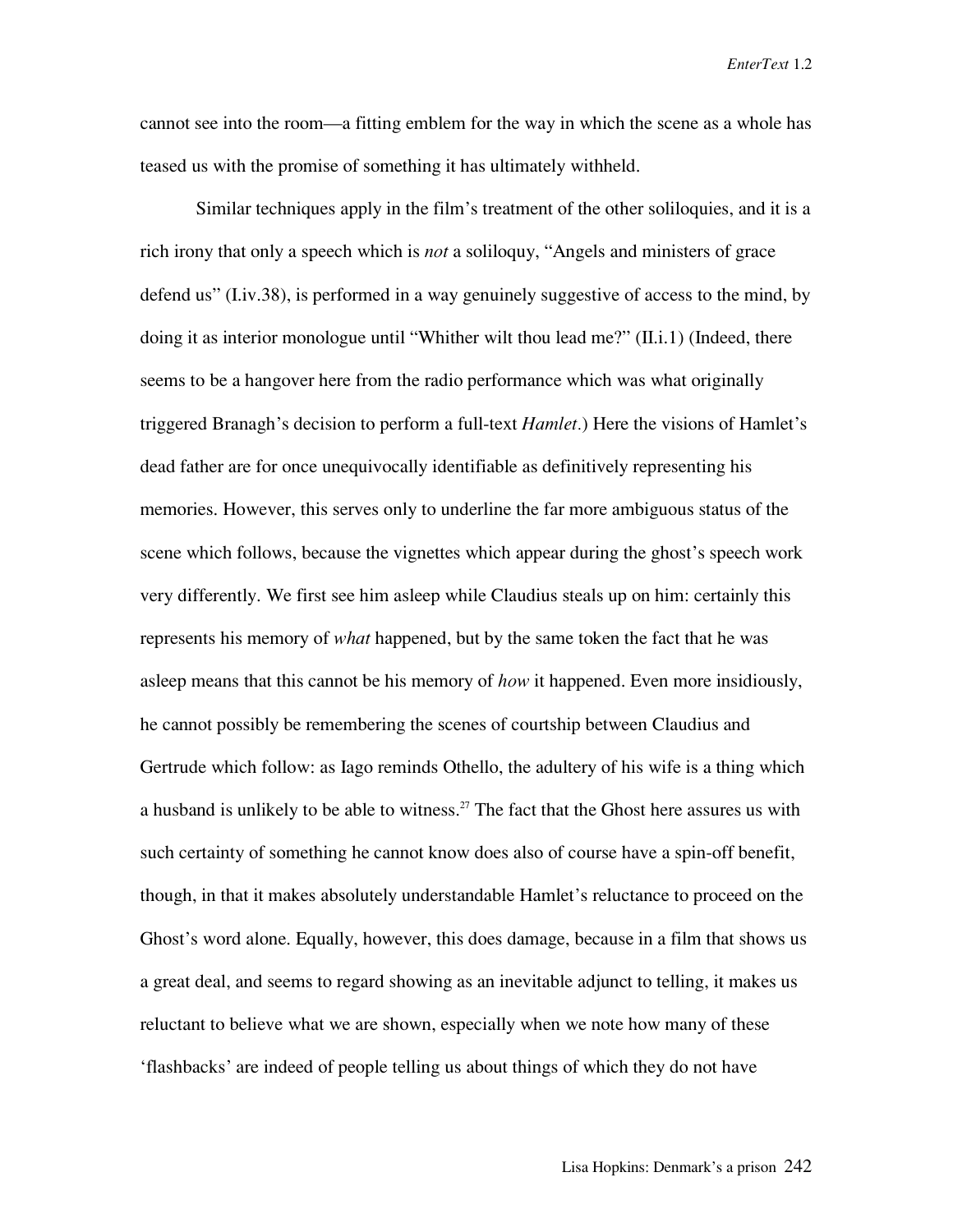personal knowledge. This is certainly the case with the Trojan war vignette, Hamlet's description of what is happening at Claudius's "rouse" (I.iv.8) or the ambassadors' account of the scene between Old Norway and Fortinbras, which appears to be a *tête-àtête*, and at which they could not, therefore, have been present. At one time it used to be fashionable to argue that the so-called "Bad Quarto" of *Hamlet* represented a memorial reconstruction of the play furnished by an actor who had doubled Marcellus and the Player King, and that the *lacunae* in the text were due to his absence from the stage, particularly during the soliloquies; this theory is no longer current, but it is ironically revisited in the way that this film thus reifies accounts of scenes which are offered by those who were not actually present at them.<sup>28</sup>

A particularly persistent technique during the filming of the soliloquies and indeed of Hamlet's speeches in general is for either Branagh himself or his camera to move. (He is even moving when he says "I am dead" [V.ii.338].) For instance, Branagh circles nervily while starting the Pyrrhus speech, while Charlton Heston's First Player, in noticeable contrast, stands stock still as the camera homes in on him. Heston also makes direct eye contact with a number of members of his on-screen audience until the cut to his mind's-eye view of Gielgud. When the camera returns to him, it is, as with our initial sight of Claudius and Gertrude, looking sharply up at him, as if to accentuate his status; and finally it is the tears on his face which register his emotion, just as the face is again clearly identified as the repository of meaning when we repeatedly see Horatio with his opera-glasses trained on Claudius's face during the play-within-the-play. During this scene, too, Charlton Heston's Player King remains absolutely static and indeed seated while the camera lingers on him, and similarly Derek Jacobi is shot in static, full frontal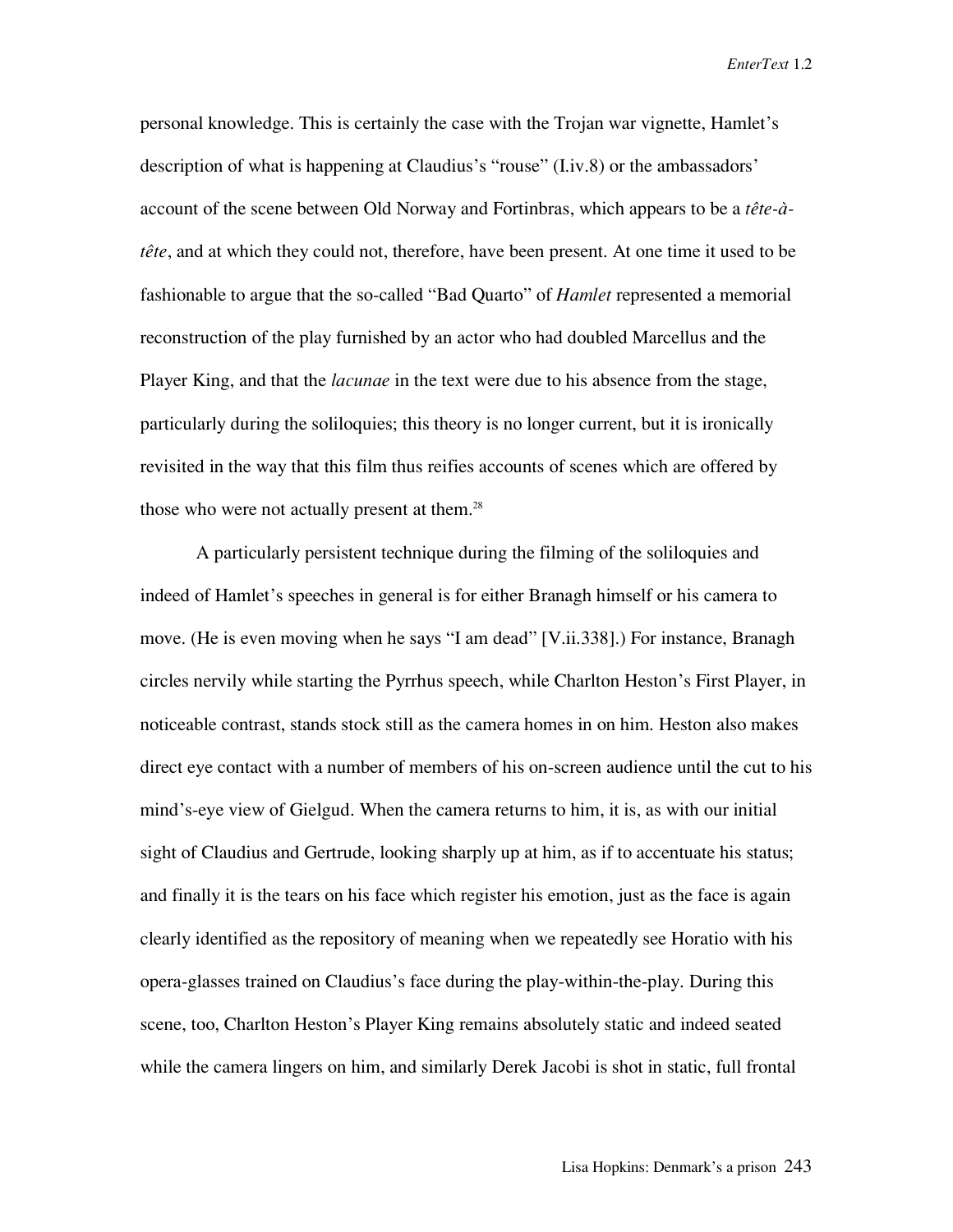view throughout his soliloquy about the state of his soul, with the camera advancing ever more closely towards him as it had on Heston, and the same technique is used for "Do it, England" (IV.iii.68). Fortinbras is also treated to a close-up as he advances out of the mist to order his men, with brilliantly underplayed menacingness, to "Go softly on" (IV.iv.7), as is Gertrude for her "To my sick soul" speech (IV.v.17). Even Osric gets a close-up; when the cry of "Treason!" goes up, it is to his face that we cut, before registering the injury he has sustained. When Hamlet begins "Oh what a rogue and peasant slave" (IV.iv.32), though, he starts with his face pressed partly to the wall, and then moves around, with the camera not only following him but also being irresistibly drawn to the various unusual and striking objects in the room, particularly the model wooden building which he opens and looks into but which we are not, at first, allowed to see. Indeed it is one of the most marked effects of Branagh's interest in his setting that each soliloquy has its own location, and this does threaten to take over interest from the speeches themselves: as Mark Thornton Burnett observes, "these locational moments complicate the implications of the play's rhetoric."29

The effect is most particularly evident in the highly stylised handling of "How all occasions do inform against me" (IV.iv.32ff). Throughout this speech, Branagh stands still while the camera steadily and determinedly retreats from him, with the scene eventually panning out into the vastest panorama yet, while an increasingly insistent musical score battles ever more successfully for our attention with his receding voice. (The effect has been unkindly, though not inappositely, compared to the "As God is my witness, I'll never go hungry again" scene in *Gone With the Wind*.)<sup>30</sup> It is a fitting image for the film as a whole: we see more than ever before of the world of *Hamlet* the play**,** in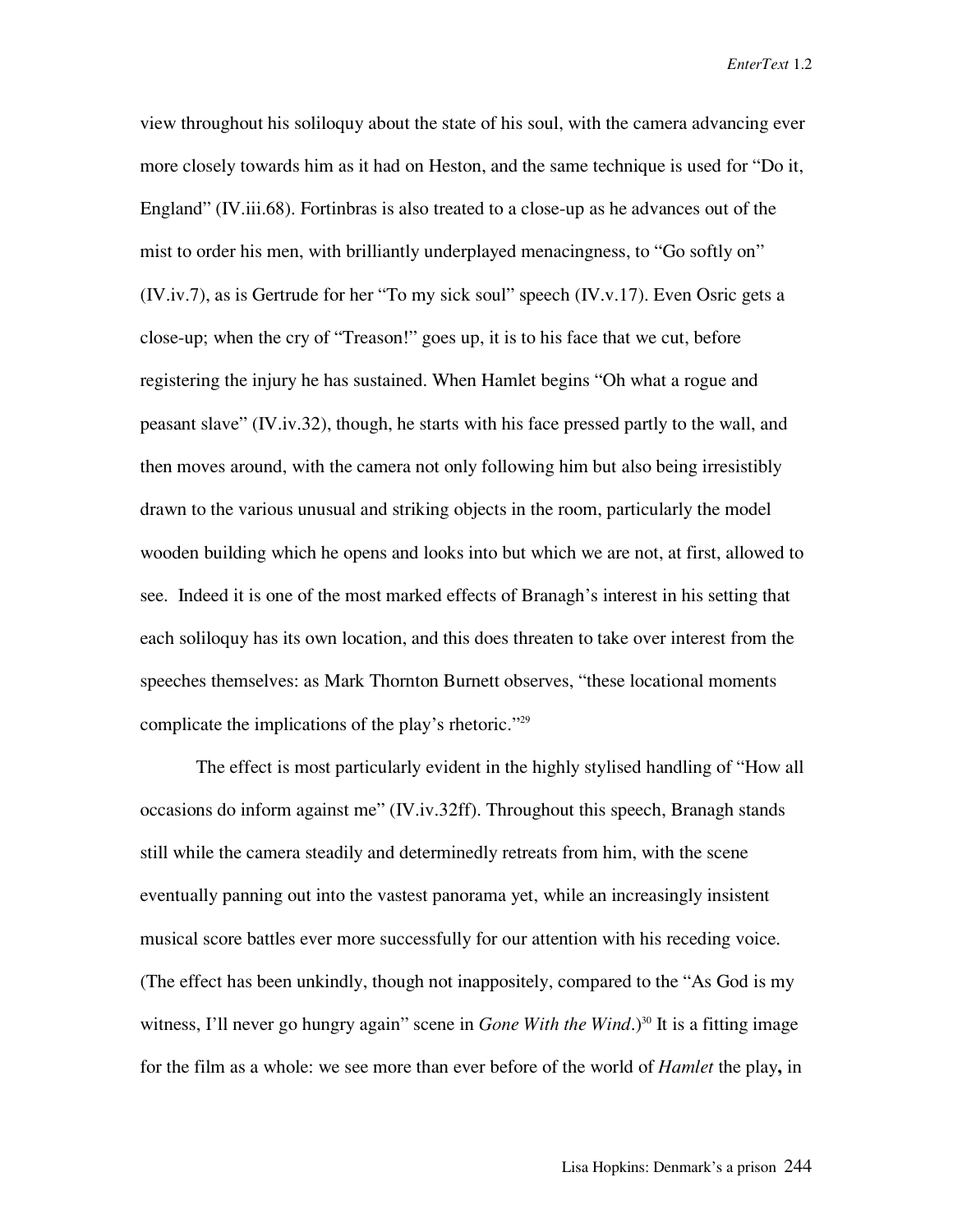the most fully realised and elaborate version of Elsinore that money could buy—and yet the result is that we see less than ever before of *Hamlet* the prince. By attempting to offer the whole, Branagh effectively refuses to disclose what he considers important, and thus the film, by showing us everything about Hamlet's world, shows us nothing about his mind. For Branagh, Denmark is a prison because he knows every corner of it. It is fully, concretely realised in his mind, and he desperately wants to show it to us too—but turning his camera so resolutely outwards also becomes all too visibly a symptom of the fact that when Branagh's Hamlet looks in the mirror, it is Jacobi who looks back. Branagh himself remains locked inside.

## **Notes**

 $\overline{a}$ 

http://www.movieclub.com/reviews/archives/96hamlet/hamlet.html

<sup>&</sup>lt;sup>1</sup> Samuel Crowl, "Flamboyant Realist: Kenneth Branagh," in *The Cambridge Companion to Shakespeare on Film*, Russell Jackson, ed. (Cambridge: Cambridge University Press, 2000), 224. <sup>2</sup>

<sup>&</sup>lt;sup>2</sup> See *The Readiness is All: The Filming of* Hamlet, BBC2, first shown 15.02.97. The interview is reproduced on the programme's website at http://www.bbc.co.uk/education/bookcase/hamlet/index.shtml; this comment can be found at http://www.bbc.co.uk/education/bookcase/hamlet/dream.shtml <sup>3</sup> http://www.tnt-tv.com/specials/hamlet

<sup>&</sup>lt;sup>4</sup> Courtney Lehmann and Lisa S. Starks, "Mother Matter: Repression, Revision, and the Stakes of 'Reading Psychoanalysis Into' Kenneth Branagh's Hamlet," *Early Modern Literary Studies* 6.1 (May, 2000) 2.1-24, 4.

<sup>5</sup> See for instance Desson Howe in *The Washington Post*, 24 January 1997 (available online at http://www.washingtonpost.com/wp-srv/style/longterm/movies/review97/hamlethowe.htm).

 $^6$  The Readiness is All: the Filming of Hamlet.<sup>7</sup> Ibid.

<sup>&</sup>lt;sup>8</sup> Russell Jackson describes what is happening here, that "an incident described in the dialogue is enacted for the camera," which is cumbersome but strictly accurate; the lack of any more pat phrase shows the unusual nature of what Branagh is doing ("From Play-script to Screenplay," in Jackson, ed., *Cambridge Companion*, 27).

<sup>9</sup> William Shakespeare, *Hamlet*, ed. Harold Jenkins (London: Methuen, 1980), I.iii.104. All further

quotations from the play will be taken from this edition and reference will be given in the text. <sup>10</sup> Carol Chillington Rutter, "Looking at Shakespeare's Women on Film," in Jackson, *Cambridge Companion*, 253.

<sup>&</sup>lt;sup>11</sup> William Shakespeare, *Love's Labour's Lost*, ed. John Kerrigan (London: Penguin, 1982), IV.iii.288 ff. <sup>12</sup> Joe Baltake, *Bee Movie Critic*, 24 January 1996; reprinted at

<sup>&</sup>lt;sup>13</sup> Richard Corliss, "The Whole Dane Thing," *Time* 149.2 (13 January 1997), available online at http://www.time.com/time/magazine/1997/dom/970113/cinema.the\_whole.html